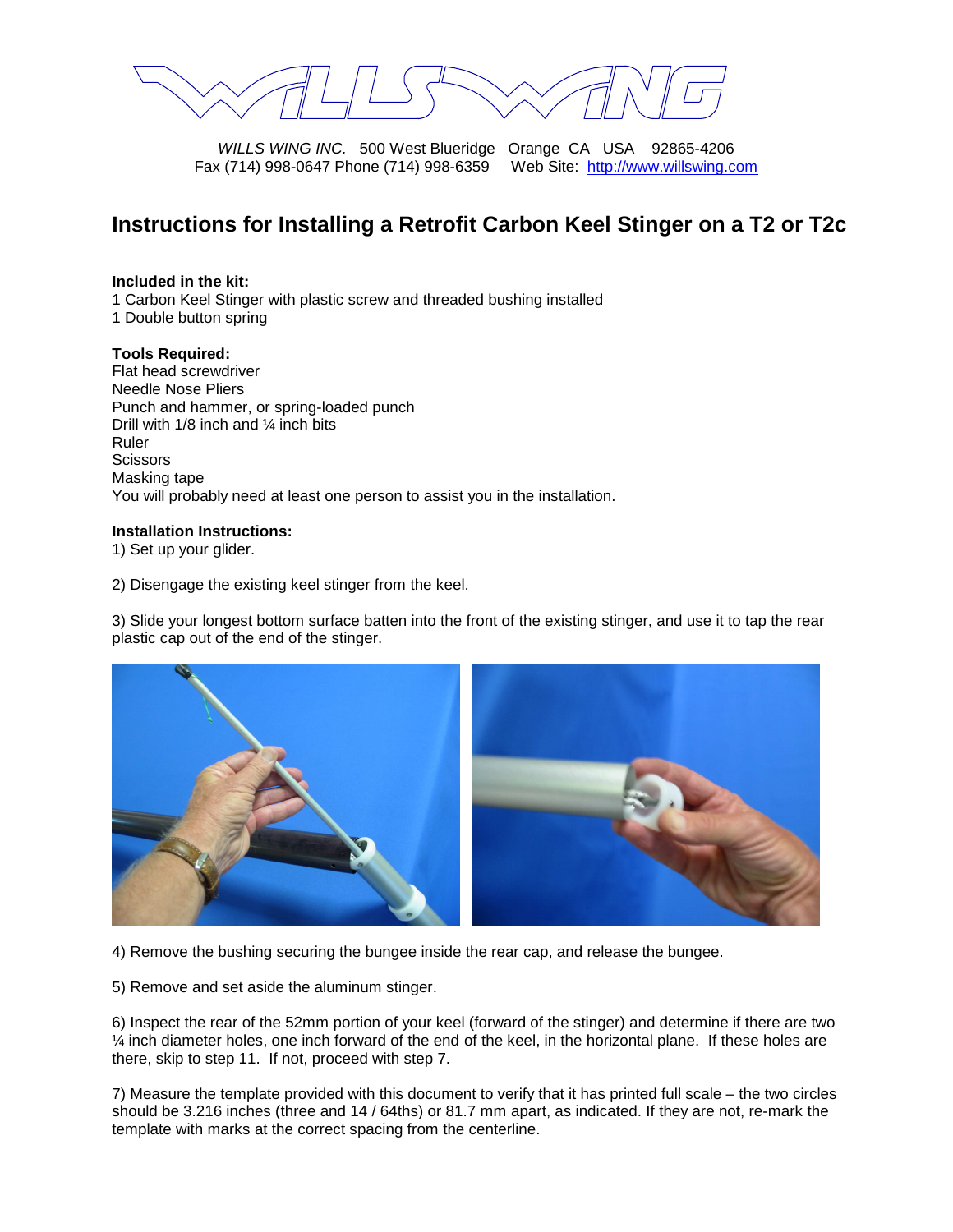

8) Cut the paper template along the line as indicated, and cut down from the top of the page to that line. The cut line represents the back edge of the 52mm portion of the keel.

9) Place the template on top of the keel, aligning the centerline on the template with the center of the button springs and keyhole collar on top of the keel, and aligning the cut edge of the paper with the rear edge of the 52mm portion of the keel. Tape the template in place, taking care to preserve the exact alignment and position.

10) The center of each circle should lie exactly on the side of the keel, one inch forward of the rear end. Use the punch to mark the center of each circle, and then drill first with the 1/8 inch bit, and then with the quarter inch bit, to make a  $\frac{1}{4}$  inch hole on each side of the keel. Drill each side separately, and take care not to catch or damage the bungee with the drill bit. Remove the paper template. You may have to debur the edges of these holes for the button spring to work properly after installation of the stinger.

11) Tape one end of the longest bottom surface batten to the bungee as shown, leaving an open loop at the end of the bungee, and applying the tape in such a manner that the batten is secure when stretching the bungee out, but can be pulled loose from the tape after the bungee is secured in the rear of the carbon stinger.



12) Remove the plastic screw and threaded bushing from the rear of the carbon stinger. Carefully push the bungee down into the carbon stinger, until the loop passes the small hole where the plastic screw and bushing were installed. Re-install the threaded bushing and plastic screw into the carbon stinger, capturing the bungee loop. (Note: You will not be able to thread the screw into the bushing if the bushing is not exactly aligned with the screw, and you will not be able to achieve this alignment if the bungee is exerting any force on the plastic bushing.

13) Pull the batten free from the tape on the bungee and remove it from the stinger and set it aside.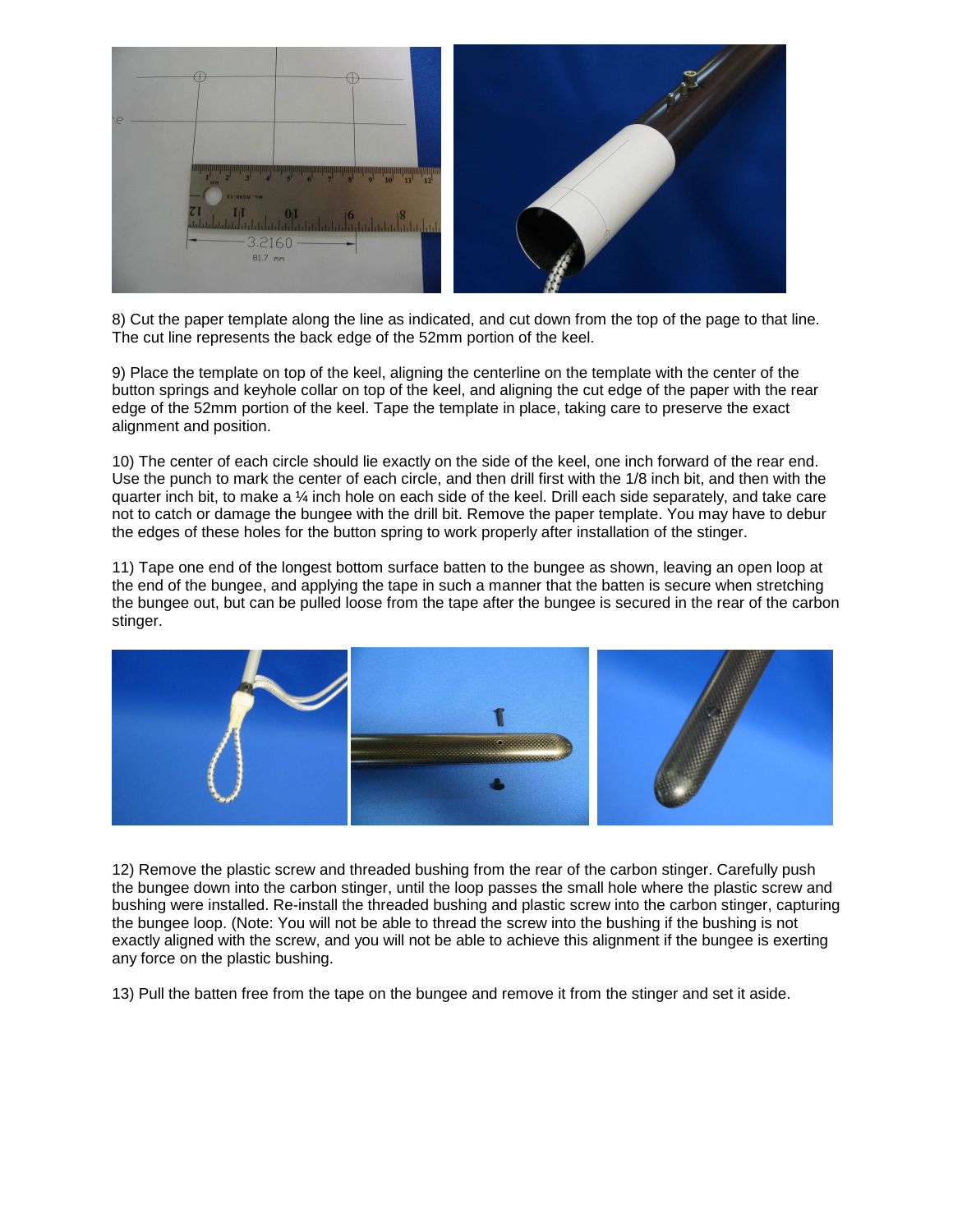14) Install the stinger into the rear of the keel, and carefully align the long axis of the stinger vertically, by sighting it in reference to the center of the button springs and keyhole collar on top of the keel.



15) Using the holes in the keel as guides and maintaining the stinger alignment, carefully drill into the stinger from each side, first with the 1/8 inch bit and then with the ¼ inch bit – again, taking care not to damage the bungee. The carbon will tend to leave fibers around the edges of the holes, and this will need to be cleaned up in order for the button spring to operate properly.

16) Disengage the carbon stinger from the keel, and using a pair of needle nose pliers, carefully install the double button spring into the carbon stinger. Re-install the stinger in the keel and check for proper operation of the button spring.

Note that while the carbon stinger is reasonably strong in the vertical axis, it is not as strong in the horizontal axis – avoid applying excessive loads in a sideways direction to the stinger.